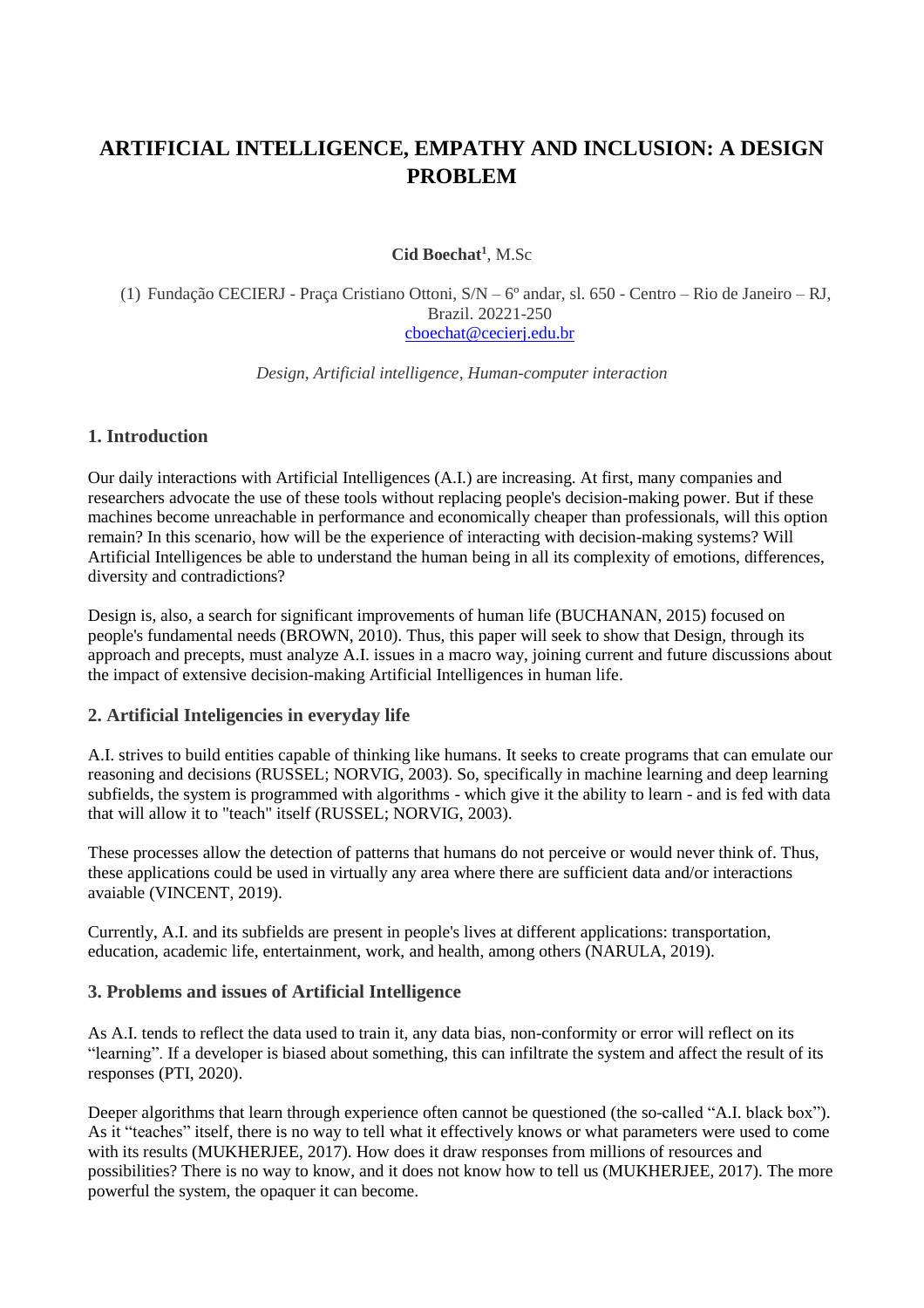This scenario leads to a big question: how will A.I. be used? Banks, military personnel and employers, among others, seek more complex machine learning approaches, with automated decision making that cannot be evaluated (KNIGHT, 2017).

There is another important problem: Artificial Intelligence does not have empathy. Recognizing an emotion is different from understanding it. Human beings tend to experience emotions differently. Currently, learning algorithms recognize some physiological or behavioral characteristics associated with specific emotional states (MORGAN, 2018). However, more sophisticated emotions are much more complicated. It is not as simple to identify them as it is to recognize voice tones, posture or facial expressions (DEDEZADE, 2019).

Unfortunately, we can already see examples of debatable use of A.I. In China, a facial recognition system monitors students' attention in real time. If it concludes that the student has other thoughts during classes, it sends a notification to teachers to take action (CONNOR, 2018). Amazon uses a fully automated productivity control system in its warehouses (LECHER, 2019). It tracks the individual production rates of each employee, measures the time spent off task and automatically generates warnings or even layoffs, without humans taking part in the process. According to reports, workers complain of being treated like robots, because they are monitored and supervised by these automated systems (LECHER, 2019). In China, leaked documents show that a predictive surveillance and policing program collects large amounts of personal information about citizens and then uses artificial intelligence to formulate lists of so-called suspicious people. Through large-scale data collection, machine learning is used to predict in advance where possible incidents may occur and to identify possible populations that are likely to be involved in anti-regime and anti-state actions (ALLEN-EBRAHIMIAN, 2019).

Some of the cases shown raise an especially dangerous use of A.I.: a decision making tool without human supervision. If Artificial Intelligence becomes much more accurate, efficient and cheaper than hiring humans, will we have important decisions that impact our lives taken without an human interlocutor? Will ethical and humanistic discussions have enough room in a billion dollar market that keeps growing? How can Design act in this scenario?

## **4. The use of Artificial Intelligence from the perspective of Design**

Issues of empathy, human centrality, and inclusion make A.I. a problem especially tailored to a Design approach. A.I. was not created and developed out of people's demands and needs. It is a technology created *a priori* and, as it evolves, people seek to use it according to needs or opportunities. A design approach is an alternative to invention (PRESTERO, 2010). The difference is that an invention approach usually starts with technologies and then searches for users. A design approach starts with the user and then seeks for technologies.

Design try to solve problems using empathy to identify and contextualize needs and then converting them into specifications (PRESTERO, 2010). Empathy is a defining characteristic of designer-user relationships when Design is concerned with user experience (WRIGHT; McCARTHY 2008). Without a mediator in an Human-AI interaction, Artificial Intelligence becomes an interlocutor and, in a way, the designer of the experience - since it has the decision-making prerogative. Thus, it needs the same empathy and contextual understanding that we demand from designers. These A.I. Will have that ability by themselves? Is it possible, or advisable, to subtract the human interlocutor from this interaction?

Wright and McCarthy (2008) argue that adopting a dialogical perspective does not diminish the importance of intuition and the individual agency. Quoting Buber (1947/2006), Cipolla and Bartholo (2014) define the difference between empathy and inclusion, the latter involving encounters in which the other is not an "It" but rather a "He/She". Quoting Friedman (2002), the authors remember that if the "It" is not a "He/She", it is also not "another me".

Inclusion demands full presence of designers in the scenario in which they are participating. This means that each designer needs to perform two functions: as a facilitator who guides the design process and,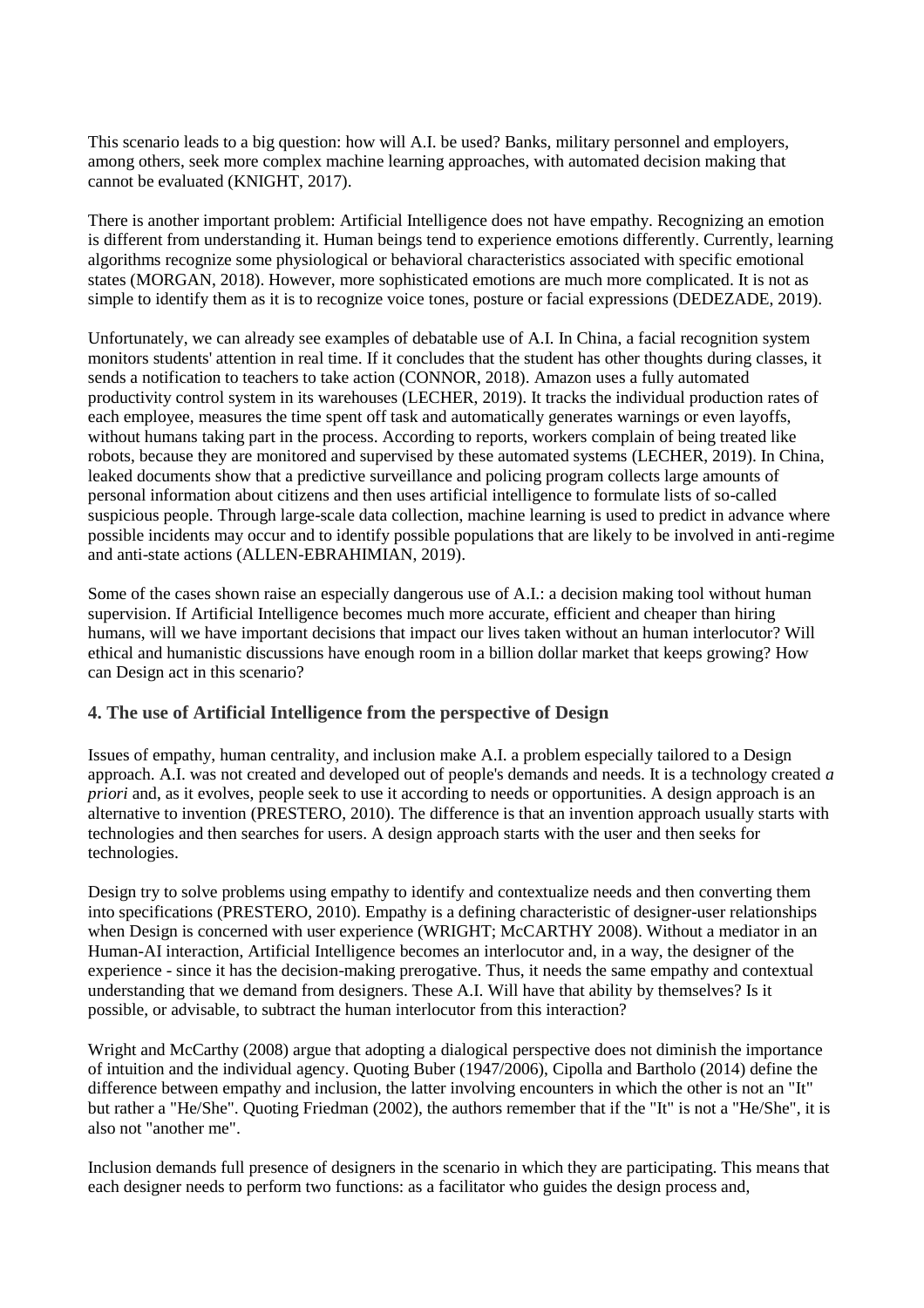simultaneously, as someone included, who engages into relationships with others, seeking solutions to problems shared by those involved, including himself (CIPOLLA; BARTHOLO, 2014).

In other words, is a system that provides answers to make people's lives easier - but that do not understand humans or share their experiences - complete enough to autonomously take decisions that impact people? Can it be the "designer" of the "experiences" to which these humans will be subjected?

How to measure the extent of its responsibilities in case of any bias, if the system is not able to say how and on what basis it comes up with its decisions? How to correct a distortion? Will an A.I. be able to find the dialogical and inclusive term that a designer needs? How to assign a sense of responsibility to these tools?

## **5. Conclusion**

This paper understands that the Human-AI interaction could be one of the most important aspects of the next decade. Considering all the positive and negative potential of A.I., Design should approach this issue in its full extent, in a macro, conceptual and systemic way. It will be necessary to collectively propose frameworks and guidelines for the operation and design of those tools. Especially due to empathy and human centrality issues, it is essential that Design, as a discipline, becomes even more active in multidisciplinary discussions that already take place in various forums.

Design can contribute to a better system design and data collection, taking users and their context into account. However, it is worrying that in the official Brazilian government document about the subject, Design, as a discipline, is not mentioned once.

It is undeniable that machine and deep learning processes will bring benefits that will improve our lives, and this article does not intend to demonize it. Even so, it is designers' role to constantly remember the importance of human issues - especially in decision-making and monitoring cases.

This is a design problem because when one turns a tool into a decision-making interlocutor, people will be interacting with systems that 1) often do not provide complete feedback; and 2) are not able to understand human and contextual issues. Two serious problems that go radically against the practices of interaction and interface design.

## **6. References**

ALLEN-EBRAHIMIAN, B. Exposed: China's Operating Manuals for Mass Internment and Arrest by Algorithm. In: icij.org, 2019.

ANDERSON, J. A British start-up will put AI into 700 schools in Belgium. In: Quartz, 2019.

ASADA, M. Towards Artificial Empathy. International Journal of Social Robotics, v. 7, p. 19–33, 2014.

ASADA, M. Development of artificial empathy. Neuroscience Research, v. 90, p. 41–50, 2015.

BOECHAT, C.; MONT'ALVÃO, C. Refletindo Sobre o Futuro da Aprendizagem Através da Abordagem do Design. In: 13º Congresso Pesquisa e Desenvolvimento em Design, 2018, Joinville. Anais [...]. São Paulo: Blucher, 2019. p. 6151-6165.

BROWN, T. Design Thinking. Rio de Janeiro: Elsevier, 2010.

BUCHANAN, R. Worlds in the Making: Design, Management, and the Reform of Organizational

Culture. Xangai: She Ji: The Journal of Design, Economics and Innovation, 2015.

CANO, R. J. C. O robô racista, sexista e xenófobo da Microsoft acaba silenciado. In: El País, 2016.

CASTELLANOS, S. Siri Contributor Tackles Software That Detects Emotional States. In: The Wall Street Journal, 2018.